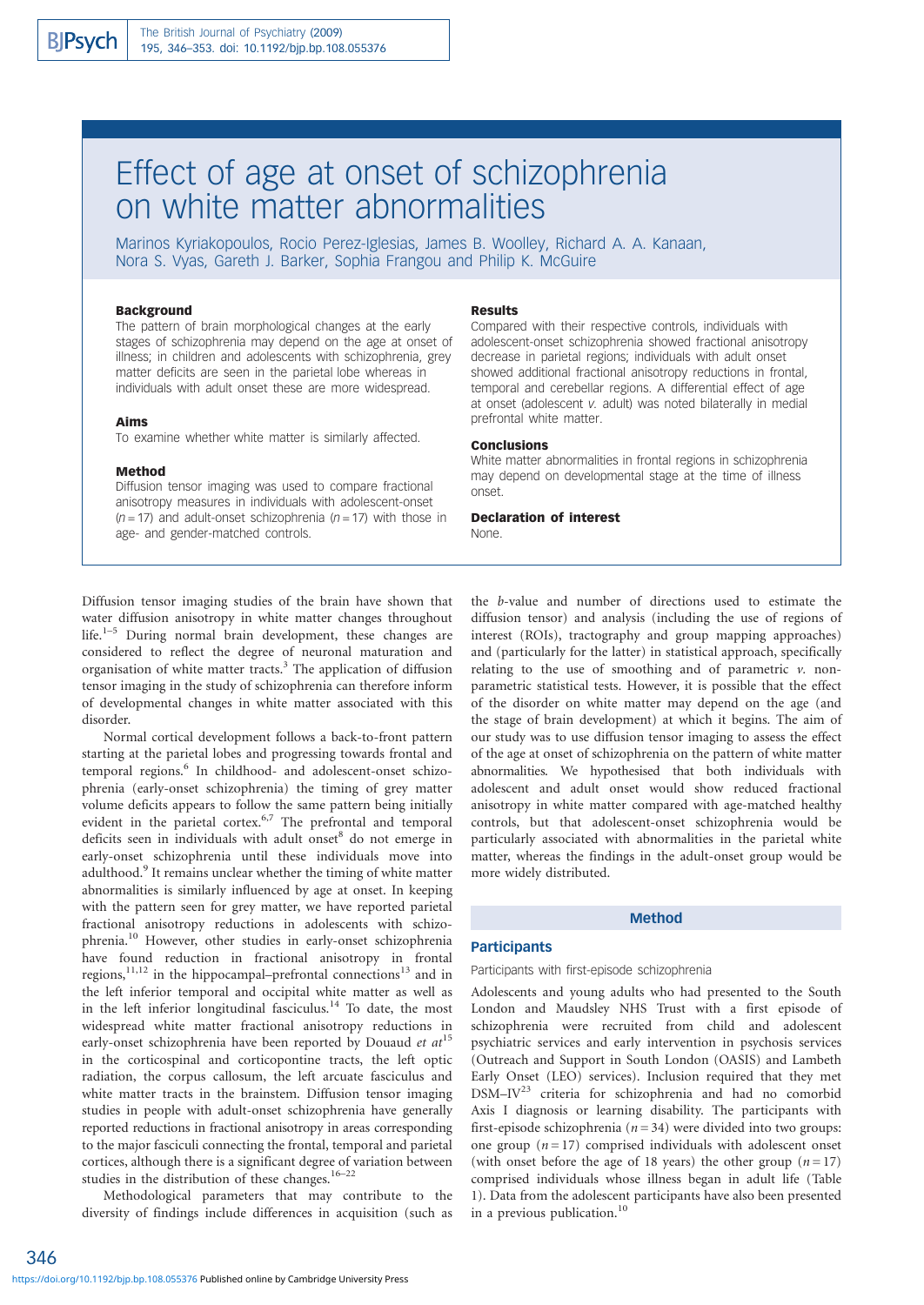| Demographic variables and clinical characteristics of study participants<br>Table 1 |                                                      |                          |                                                 |                          |  |  |  |
|-------------------------------------------------------------------------------------|------------------------------------------------------|--------------------------|-------------------------------------------------|--------------------------|--|--|--|
|                                                                                     | Adolescent participants                              |                          | Adult participants                              |                          |  |  |  |
|                                                                                     | Adolescent-onset<br>schizophrenia group <sup>a</sup> | Healthy<br>control group | Adult-onset<br>schizophrenia group <sup>a</sup> | Healthy<br>control group |  |  |  |
| Demographic variables                                                               |                                                      |                          |                                                 |                          |  |  |  |
| Age, years: mean (s.d.)                                                             | 16.62 (1.28)                                         | 16.4(1.41)               | 23.71 (4.86)                                    | 23.85 (4.83)             |  |  |  |
| Gender, male: female                                                                | 13:4                                                 | 10:7                     | 13:4                                            | 13:4                     |  |  |  |
| Handness, right:left                                                                | 17:0                                                 | 15:2                     | 16:1                                            | 17:0                     |  |  |  |
| Clinical characteristics                                                            |                                                      |                          |                                                 |                          |  |  |  |
| Age at onset, years: mean (s.d.)                                                    | 14.80 (2.44)                                         |                          | 22.01 (5.64)                                    |                          |  |  |  |
| Duration of antipsychotic treatment, months: mean (s.d.)                            | 21.76 (18.07)                                        |                          | 20.42 (14.68)                                   |                          |  |  |  |
| PANSS positive symptoms score, mean (s.d.)                                          | 11.35 (5.29)                                         |                          | 16.35 (5.34)                                    |                          |  |  |  |
| PANSS negative symptoms score, mean (s.d.)                                          | 12.47 (3.43)                                         |                          | 10.65 (3.86)                                    |                          |  |  |  |
| PANSS total score, mean (s.d.)                                                      | 50.06 (12.17)                                        |                          | 58.35 (11.50)                                   |                          |  |  |  |
| NART score, mean (s.d.)                                                             | 96.44 (11.0)                                         | 100.52 (9.73)            | 99.47 (7.03)                                    | $104.94~(6.5)^{D}$       |  |  |  |
| PANSS. Positive and Negative Syndrome Scale: NART. National Adult Reading Test.     |                                                      |                          |                                                 |                          |  |  |  |

PANSS, Positive and Negative Syndrome Scale; NART, National Adult Reading Test,<br>a. All comparisons of the adolescent-onset schizophrenia group with the adult-onset schizophrenia group in demographic variables and clinical of age were not statistically significant.<br>b. P<0.05. All the other comparisons within age group were not statistically significant.

#### Healthy control group

Healthy volunteers with no personal history of psychiatric disorder and no family history of psychosis in their first-degree relatives were recruited from the same geographic area as the participants with schizophrenia. Thirty-four individuals were selected to match the total patient sample at group level with respect to age and gender (Table 1).

## Exclusion criteria

For all participants, the following exclusion criteria applied: history of head injury; presence of a substance use disorder as defined by DSM–IV; any concomitant neurological condition; and history of any central nervous system disorder.

#### Assessment of demographic information, IQ and clinical features

Parental socioeconomic status was determined according to the Standard Occupational Classification<sup>24</sup> and handedness was determined by the Annett handedness scale.<sup>25</sup> An estimate of general intellectual ability was obtained using the National Adult Reading Test (NART).<sup>26</sup> The diagnosis of schizophrenia or its absence was based on the Structured Clinical Interview for  $DSM-IV$  Axis I Disorders,<sup>27</sup> supplemented by information from medical records, family members and treating physicians. Age at onset of schizophrenia was defined as the age at which individuals first clearly manifested frank delusions or hallucinations. The current dose and total cumulative exposure to antipsychotic medication was recorded. Cumulative exposure in chlorpromazine equivalents (CPZeq) was calculated according to the comparable daily dose (based on  $D_2$  affinity and pharmacokinetics) and to the apparent clinical equivalence in schizophrenia.<sup>28</sup> Psychopathology at the time of scanning was assessed with the Positive and Negative Syndrome Scale (PANSS).<sup>29</sup> Participants were scanned as close to the onset of the first episode as possible, but only when sufficiently clinically stable to tolerate the procedure.

The study was approved by the ethics committee of the Institute of Psychiatry. All participants gave consent or assent to the study; those over the age of 16 provided written informed consent after detailed description of the study, whereas those under the age of 16 provided their assent and their parents or guardians provided written informed consent.

#### Image acquisition

Diffusion tensor imaging data were acquired on a GE Signa 1.5 T NVi System running 8.X release software. Head movement was minimised with padding and a foam strap across the forehead. Data were acquired using a multislice, peripherally gated echo planar imaging (EPI) pulse sequence, with each volume acquired from 60 contiguous 2.5 mm thick slices with field of view (FOV)  $240 \times 240$  mm<sup>2</sup> and matrix size 96  $\times$  96, zero-filled to  $128 \times 128$ during reconstruction, giving an in-plane voxel size of  $1.875 \times 1.875$  mm<sup>2</sup>. Echo time (TE) was 107 ms and effective repetition time (TR) was 15 R–R intervals. At each location, 7 images were acquired without diffusion weighting, together with 64 images with a weighting of 1300 s/mm<sup>2</sup> applied along directions uniformly distributed in space.

## Image processing and analysis

Following correction of the diffusion-weighted images for eddycurrent induced distortion, the diffusion tensor was calculated for each brain voxel, $30$  and mean diffusivity and fractional anisotropy maps were constructed using in-house software. Images were analysed using a voxel-based approach in standard space. Registration was performed using SPM2 (Wellcome Functional Imaging Laboratory, London, UK) run on Solaris 10 (Sun Microsystems Inc). A two-stage registration process was performed, analogous to the optimised voxel-based morphometry approach first introduced by Good et al.<sup>31</sup> The mean  $T_2$ -weighted (non-diffusion-weighted,  $b=0$ ) images from each participant were first registered to the standard EPI template provided by SPM. The derived mapping parameters for each participant were then applied to the (inherently co-registered) fractional anisotropy images. The normalised fractional anisotropy images of all participants were then averaged and smoothed to create a new, study-specific template to which each individuals' fractional anisotropy images were then re-registered. The registered images were also roughly segmented (using SPMs' default a priori tissue probability information) to give maps of the probability of a tissue being either white or grey matter, and these segmented images were thresholded at a low (10%) probability to provide a binary mask of white matter. (An accurate segmentation was not essential, and a deliberately relatively liberal threshold was used in order to create a slightly 'over inclusive' mask.) A 4 mm full width at half maximum (FWHM) smoothing filter was used to improve signal/noise ratio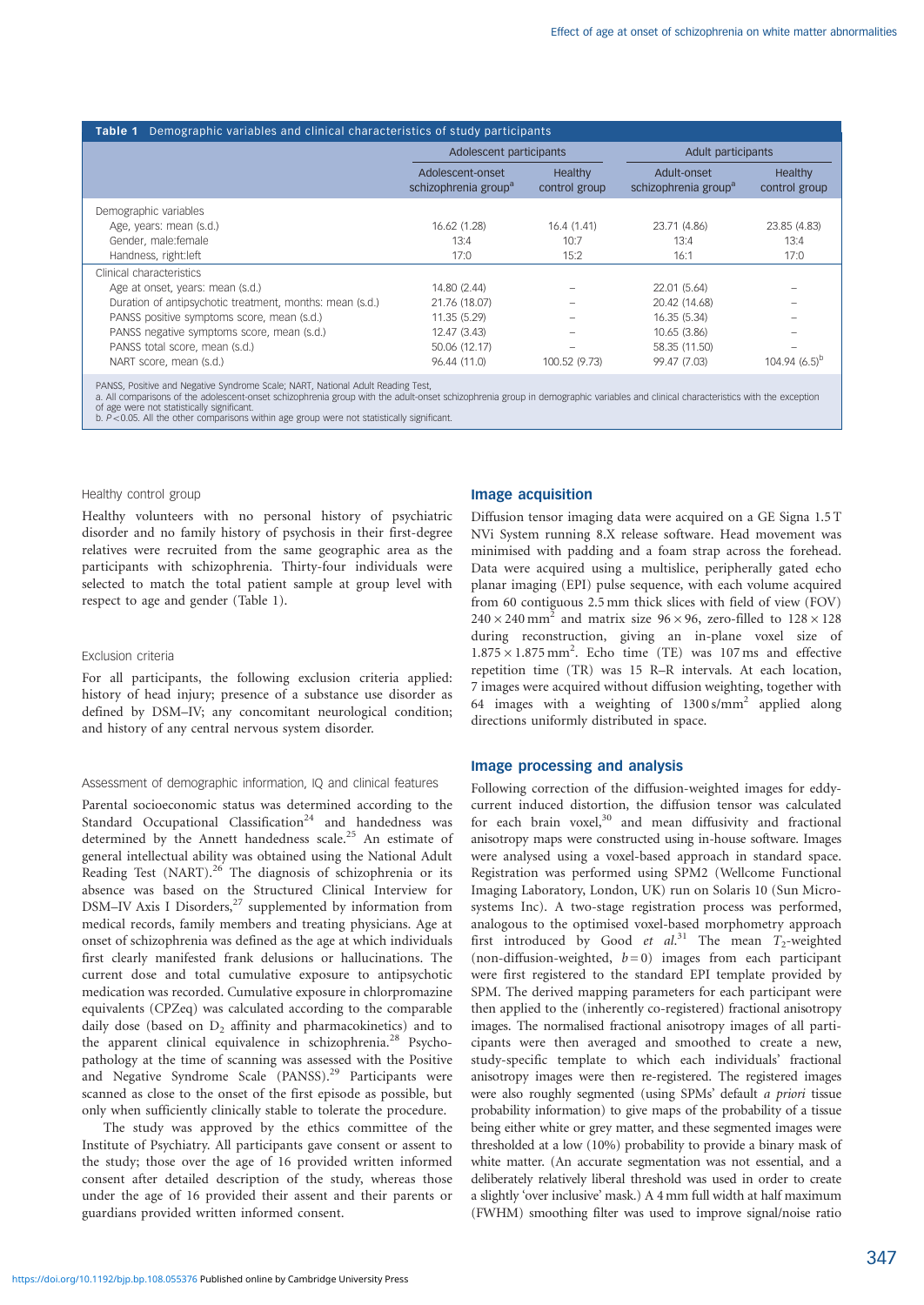and minimise the effects of residual misregistration. The smoothed images were masked with the mask created above to restrict subsequent analyses to white matter. Finally, after inspection for image quality and gross abnormality, masked images were compared between groups using XBAM (version 3.4, Brain Image Analysis Unit, Institute of Psychiatry, London, UK; www.brainmap.co.uk/ xbam.htm),<sup>32</sup> which uses non-parametric, permutation-based statistics. These may be more suitable for this type of data than parametric approaches, as the residuals of fit to the general linear model may not show the Gaussian behaviour required by parametric statistics.

Differences between individuals with schizophrenia and controls were examined separately for the adolescent- and adultonset groups. This included estimation of grey and white matter volume by fitting an analysis of variance (ANOVA) model at each intracerebral voxel in standard space. Initially a liberal statistical threshold  $(P \le 0.05)$  was set to detect voxels putatively demonstrating differences between groups. Only those voxels to which all participants contributed data were considered; this, along with the masking procedure detailed above, restricted the analysis to core white matter regions, reducing the search volume and thus the number of comparisons. We thus avoided testing at the grey/white interfaces, where the high grey/white contrast of fractional anisotropy images can exacerbate edge effects. We then searched for spatial clusters among the voxels highlighted, and tested the 'mass' of each cluster (the sum of suprathreshold voxel statistics it comprises) for significance. XBAM was used to assess statistical significance at both the voxel and cluster levels.<sup>32</sup> At the cluster level, rather than set a single a priori threshold, we calculated for a range of P-values the number of clusters that would be expected by chance alone. We then set the statistical threshold for cluster significance for this analysis at a P-value such that the expected number of false positive clusters by chance alone would be less than one. In this case it was  $P \le 0.0025$ .

In investigating cluster level effects, there is an underlying assumption that all regions will be equally 'smooth' and from the statistical point of view can be treated equivalently. Although we restricted our analysis to core white matter regions where the signal/noise ratio is relatively uniform, the effects of physiological noise (e.g. motion artefacts) may still vary across the brain. We therefore also inspected the voxel-level maps that treat each voxel independently and inherently allow for such local differences in statistics.

Pearson's chi-squared and Student's t-tests (both two-tailed) were used to compare the distribution of categorical and continuous data respectively, between individuals with schizophrenia and healthy controls in each of the two age groups. We explored the correlation between NART and fractional anisotropy values for all regions where case–control differences were noted; in individuals with schizophrenia we also examined correlations between fractional anisotropy in these regions and age at onset, cumulative antipsychotic exposure, PANSS positive subscale, negative subscale and total scores. To do this, masked images were created for each of the clusters where group differences were identified and applied to the normalised fractional anisotropy images of each participant. The fractional anisotropy values thus extracted were then correlated with clinical variables using Statistical Package for Social Sciences (SPSS) for Windows, version 13.0. Bonferroni correction was applied for multiple comparisons and the level of statistical significance was set at  $P = 0.005$ .

The diagnosis $\times$  age group interaction was tested by using a  $2\times2$  factorial design implemented in the ANOVA module of XBAM.<sup>32</sup> Because we had already examined the effect of diagnosis with pair-wise comparisons for participants with adolescent and adult onset separately, this ANOVA model was used to examine

the interaction only. Fractional anisotropy values from regions where a significant effect was found were then examined for possible correlations with NART scores in all participants, and with cumulative antipsychotic exposure, PANSS positive subscale, negative subscale and total scores in the whole sample with schizophrenia. The anatomical coordinates of the regions of difference between the groups in all comparisons were identified with the use of the atlases of Talairach & Tournoux<sup>33</sup> and Mori et al.<sup>34</sup>

## Results

## **Participants**

There were no significant demographic differences between individuals with schizophrenia and healthy controls; those with schizophrenia had lower NART scores in the adult group  $(t = -2.36, d.f. = 32, P = 0.025;$  Table 1) and in the sample as a whole  $(t = -2.36, d.f. = 66, P = 0.021)$ .

Twenty-eight people with schizophrenia were taking antipsychotic medication (all but one received atypical medication) and six were medication naive (two in the adolescent group and four in the adult group). The mean comparable daily antipsychotic dose at the day of scanning was 205.03 mg (range 0–1200) CPZeq.

## Diffusion tensor imaging

## Adolescent-onset group

In this group, reductions in fractional anisotropy relative to the age-matched controls were observed in the parietal white matter bilaterally (Fig. 1 and Table 2), extending to regions likely to represent the superior and inferior longitudinal fasciculi, inferior fronto-occipital fasciculus, corticopontine tract and posterior thalamic radiation.<sup>34</sup> Fractional anisotropy reductions in regions likely to represent the corpus callosum were also noted on the left side. The voxel- and cluster-level maps were very similar in regions showing reduced fractional anisotropy in this group, although the voxel-level map also showed a number of additional regions of increased fractional anisotropy (generally with very small spatial extent), which were not evident in the cluster-level maps. There were no brain regions where white matter fractional anisotropy was greater in the adolescent-onset group than their controls.

#### Adult-onset group

The adult-onset group showed fractional anisotropy reductions in five discrete clusters (Fig. 2 and Table 3). There were bilateral reductions in fractional anisotropy in white matter likely to correspond to the inferior longitudinal and inferior fronto-occipital fasciculi, and in the brain stem and cerebellum. In the right hemisphere, fractional anisotropy was reduced in regions likely to represent the superior and inferior longitudinal fasciculi, inferior fronto-occipital fasciculus, corpus callosum, uncinate fasciculus, cingulum, anterior corona radiata, corticopontine tract and posterior thalamic radiation.<sup>34</sup> The cluster- and voxel-level maps were very similar. There were no regions within the white matter where fractional anisotropy was greater in the adult-onset group than their controls.

#### Effect of age at onset

The combined early- and adult-onset schizophrenia group had reduced white matter fractional anisotropy compared with healthy controls in the brain stem bilaterally (Talairach coordinates of centroid  $x=7$ ,  $y=-29$ ,  $z=-32$ ), the left temporal lobe (Talairach coordinates  $x = -39$ ,  $y = -16$ ,  $z = -16$ ), the parietal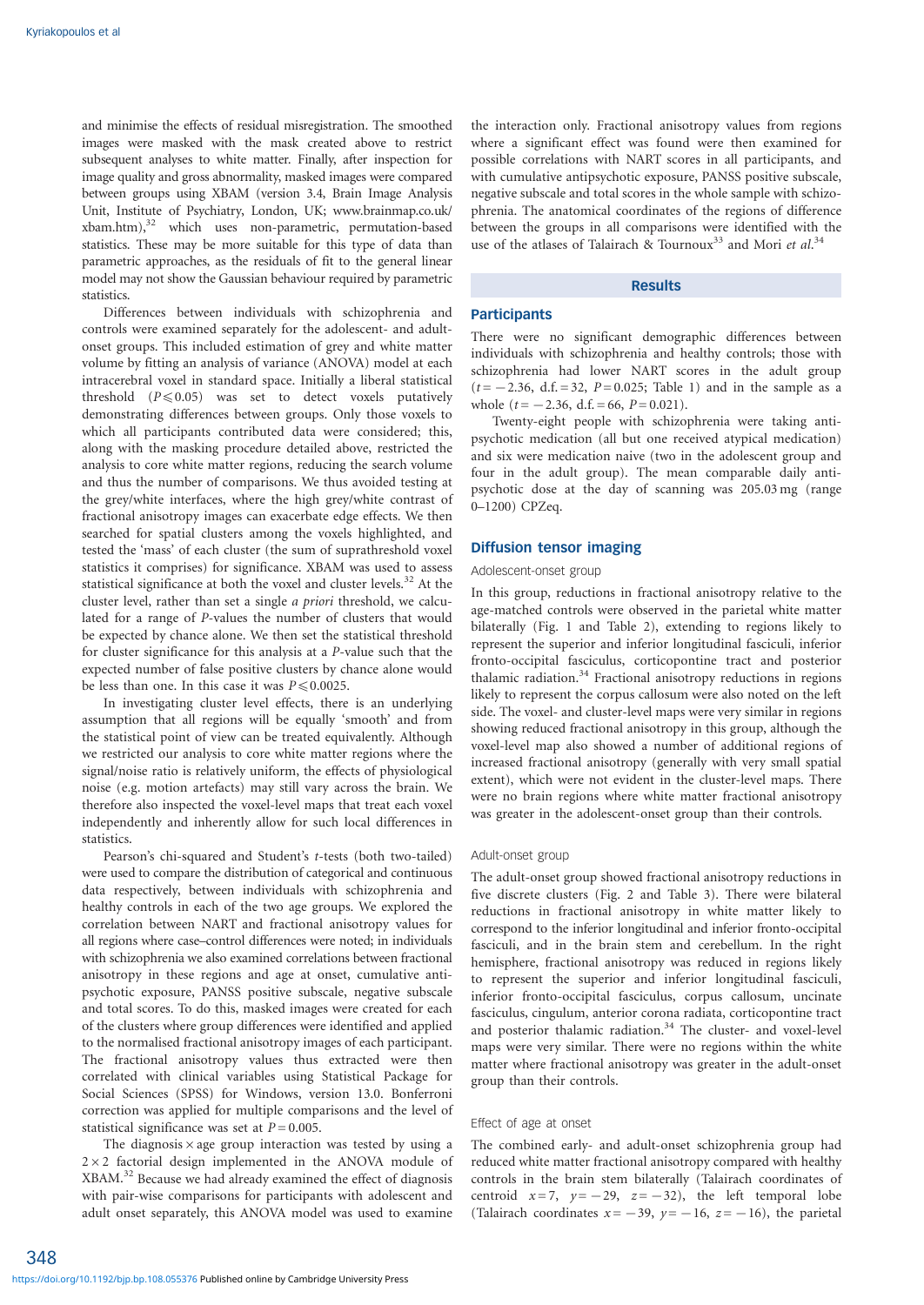

Fig. 1 Fractional anisotropy map indicating the areas where fractional anisotropy in participants in the adolescent-onset schizophrenia group is reduced in comparison with healthy controls (cluster  $P = 0.0025$ ).

Table 2 White matter clusters of reduced fractional anisotropy in individuals with adult-onset schizophrenia compared with adult healthy controls and tracts likely to correspond to these clusters

| Hemisphere          | <b>Talairach and Tournoux coordinates</b> |       | Voxels in |              |        |                                                                                                                                                                                     |
|---------------------|-------------------------------------------|-------|-----------|--------------|--------|-------------------------------------------------------------------------------------------------------------------------------------------------------------------------------------|
| (centre of cluster) | $\boldsymbol{X}$                          |       | Z         | cluster, $n$ | P      | <b>Tracts</b>                                                                                                                                                                       |
| Right               | 5                                         | $-28$ | $-22$     | 309          | 0.0008 | Corticopontine tract, corticospinal tract, middle cerebellar<br>peduncle, medial lemniscus, superior cerebellar peduncle,<br>pontine crossing tract (bilaterally)                   |
| Right               | 32                                        | $-59$ | 5         | 237          | 0.001  | Inferior fronto-occipital fasciculus, inferior longitudinal fasciculus                                                                                                              |
| Left                | $-25$                                     | $-61$ | 12        | 467          | 0.0004 | Inferior fronto-occipital fasciculus, inferior longitudinal fasciculus                                                                                                              |
| Right               | 21                                        | 15    | 16        | 326          | 0.001  | Corpus callosum, anterior thalamic radiation, uncinate fasciculus,<br>anterior corona radiata, inferior fronto-occipital fasciculus,<br>cingulum, superior longitudinal fasciculus  |
| Right               | 38                                        | $-38$ | 26        | 626          | 0.0003 | Superior longitudinal fasciculus, inferior fronto-occipital fasciculus,<br>inferior longitudinal fasciculus, corpus callosum, corticopontine<br>tract, posterior thalamic radiation |

lobe bilaterally (two left clusters with Talairach coordinates  $x = -22$ ,  $y = -48$ ,  $z = 24$  and  $x = -22$ ,  $y = -37$ ,  $z = 44$  and one right cluster with Talairach coordinates  $x = 23$ ,  $y = -48$ ,  $z = 32$ ) and the white matter adjacent to the left medial frontal gyrus (Talairach coordinates  $x = -14$ ,  $y = -2$ ,  $z = 50$ ). There was one frontal region including the genu of corpus callosum and the anterior cingulum (Talairach coordinates  $x = -12$ ,  $y = 31$ ,  $z = 14$ ) of increased white matter fractional anisotropy in the entire schizophrenia group. With regard to the effect of age, adolescents had higher white matter fractional anisotropy than adults in two bilateral parietal regions (Talairach coordinates  $x = -21$ ,  $y = -50$ ,  $z = 26$  and  $x = 23$ ,  $y = -52$ ,  $z = 26$ ). There were no regions of higher white matter fractional anisotropy in the adult group than the adolescent group.

There was a differential effect of age at onset of schizophrenia in two medial regions centred on approximately homotopic parts of the frontal white matter in each hemisphere; this interaction was similar in both hemispheres but more pronounced on the left (Figs 3 and 4, Table 4). Both regions are likely to include parts of the superior fronto-occipital fasciculus, corticopontine tract, anterior thalamic radiation and corpus callosum. The region in

the right hemisphere also extended into the right anterior corona radiata, anterior limb of the internal capsule and forceps minor, whereas the left region included the left superior longitudinal fasciculus, superior thalamic radiation and corticospinal tract.<sup>34</sup>

## Correlations

Fractional anisotropy was not significantly correlated with NART score, PANSS scores or the cumulative exposure to antipsychotic medication in any of the regions that showed group differences and group  $\times$  age interactions, except for one cluster (Talairach coordinates of centroid  $x = 21$ ,  $y = 15$ ,  $z = 16$ ) of reduced fractional anisotropy in the adult-onset schizophrenia group, in which fractional anisotropy correlated with NART score  $(r=0.575,$  $P < 0.001$ ).

## **Discussion**

In this study, diffusion tensor imaging was used to examine the effect of age at onset of schizophrenia on white matter integrity as inferred by fractional anisotropy. We report different patterns of fractional anisotropy reductions in adolescent-onset compared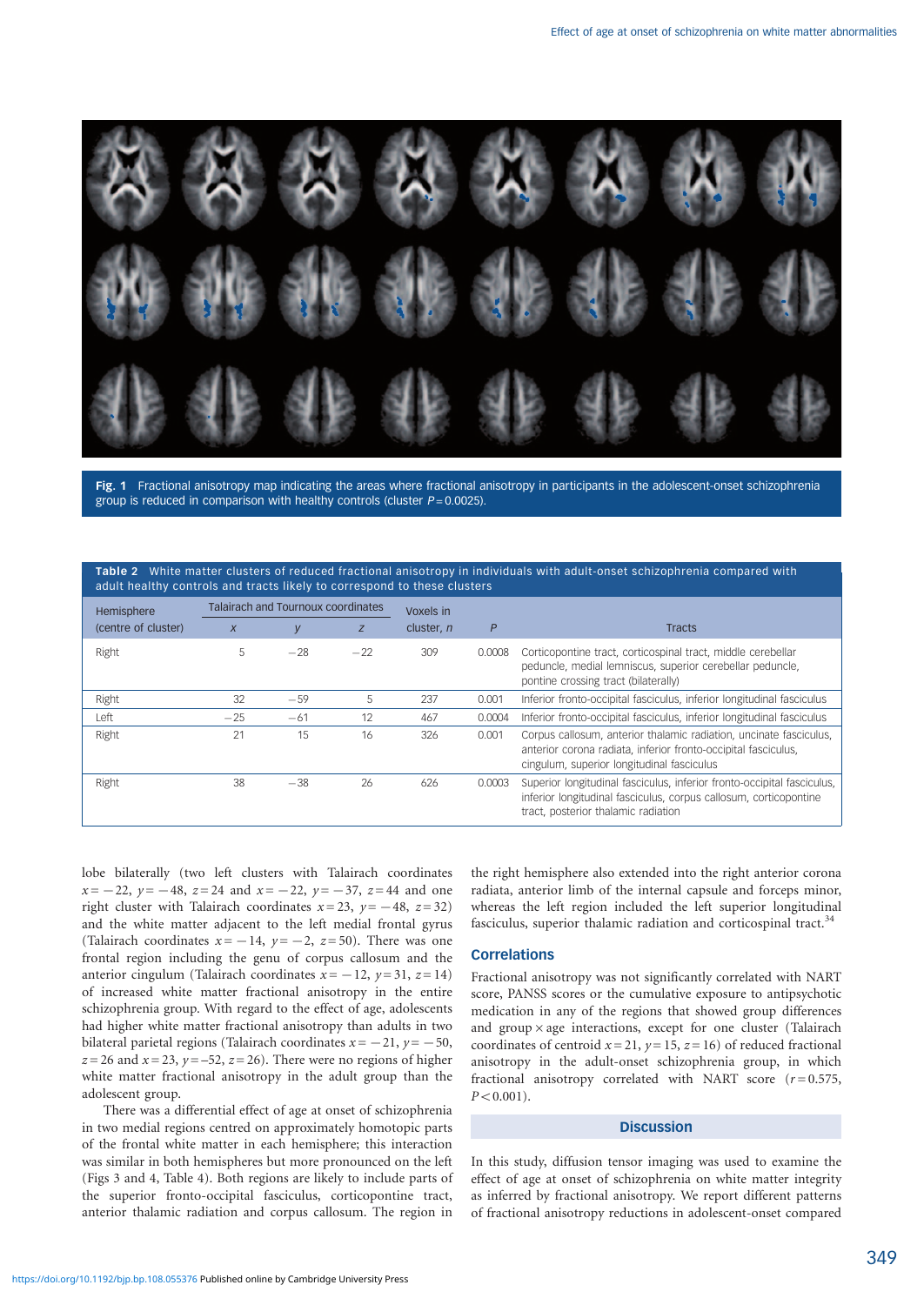

Fig. 2 Fractional anisotropy map indicating the areas where fractional anisotropy in participants in the adult-onset schizophrenia group is reduced in comparison with healthy participants (cluster  $P = 0.0025$ ).

| <b>Table 3</b> White matter clusters of reduced fractional anisotropy in individuals with adolescent-onset schizophrenia compared<br>with adolescent healthy controls and tracts likely to correspond to these clusters |                                           |       |           |            |        |                                                                                                                                                                                     |
|-------------------------------------------------------------------------------------------------------------------------------------------------------------------------------------------------------------------------|-------------------------------------------|-------|-----------|------------|--------|-------------------------------------------------------------------------------------------------------------------------------------------------------------------------------------|
| Hemisphere                                                                                                                                                                                                              | <b>Talairach and Tournoux coordinates</b> |       | Voxels in |            |        |                                                                                                                                                                                     |
| (centre of cluster)                                                                                                                                                                                                     | $\overline{X}$                            |       |           | cluster, n | P      | <b>Tracts</b>                                                                                                                                                                       |
| Left                                                                                                                                                                                                                    | $-21$                                     | $-44$ | 22        | 176        | 0.002  | Corpus callosum, inferior fronto-occipital fasciculus, inferior<br>longitudinal fasciculus, superior longitudinal fasciculus,<br>corticopontine tract, posterior thalamic radiation |
| Right                                                                                                                                                                                                                   | 25                                        | $-43$ | 30        | 261        | 0.0006 | Inferior fronto-occipital fasciculus, inferior longitudinal fasciculus,<br>superior longitudinal fasciculus, corticopontine tract, posterior<br>thalamic radiation                  |

with adult-onset schizophrenia. In line with our hypothesis, adolescents showed parietal white matter fractional anisotropy reductions, whereas in individuals with adult-onset fractional anisotropy reductions were also noted in the frontal and temporal white matter. Direct comparison of the differences within each age group (adolescents  $v$ . adults) revealed two frontal regions where the effect of schizophrenia on fractional anisotropy was modulated by age at onset.

Data from magnetic resonance imaging studies in adolescents with schizophrenia suggest early parietal grey matter deficits

progressing to more anterior regions as individuals move into late adolescence and early adulthood. $6,7,9$  Our findings indicate a similar pattern with respect to white matter abnormalities. In adults with schizophrenia, fractional anisotropy reductions have been reported predominantly in frontal and temporal regions<sup>16,18–20,22,35,36</sup> and less so in parietal white matter.<sup>16,18,19,21,35,36</sup> Consistent with this literature, our adult-onset group had more widespread fractional anisotropy reductions (present in the frontal and temporal lobes in addition to those in parietal regions) compared with their respective healthy controls than the adolescent-onset participants.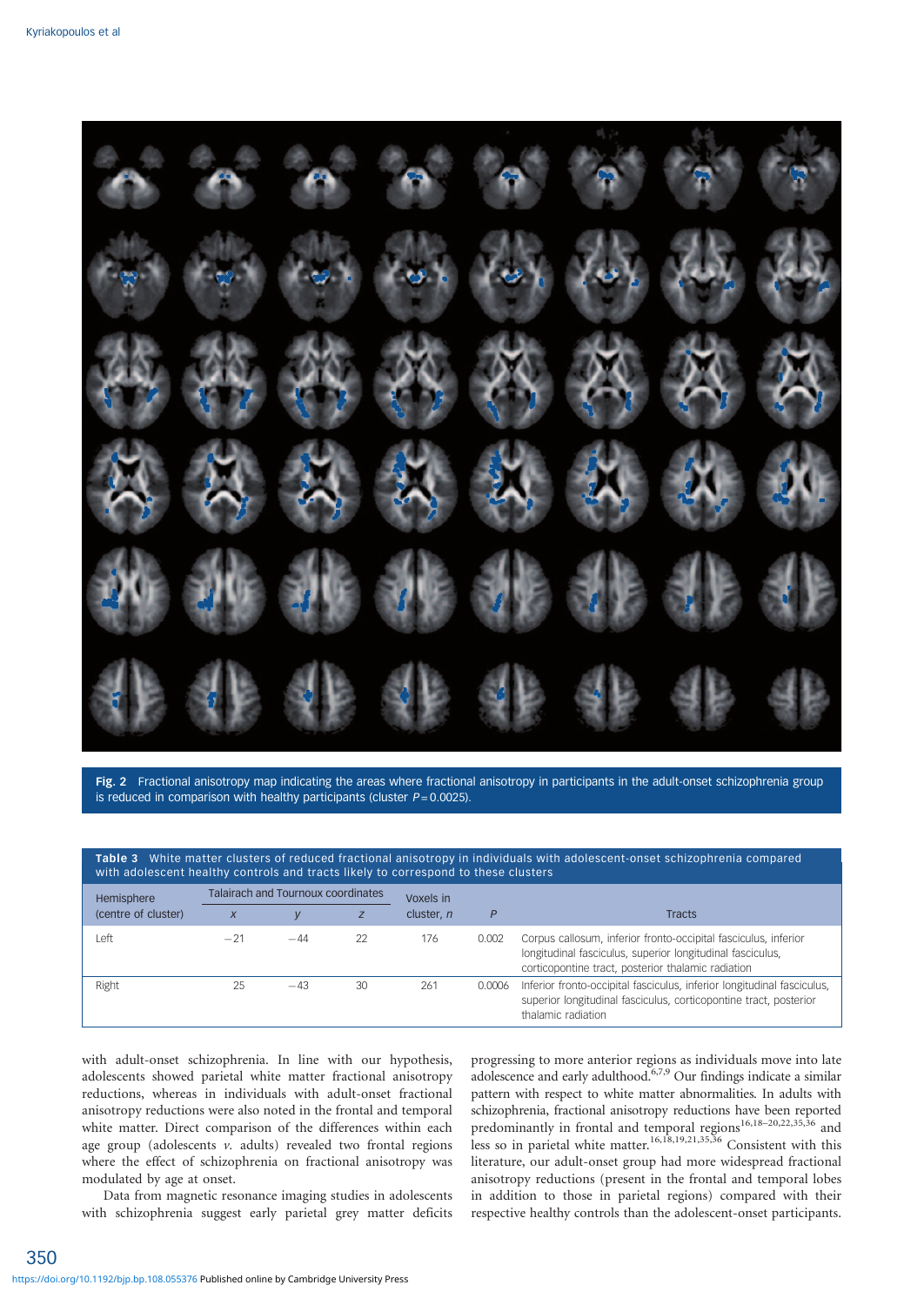

Fig. 3 Fractional anisotropy map indicating the areas where the effect of the illness in fractional anisotropy is modulated by age-group membership (adolescent- or adult-onset; cluster  $P = 0.0025$ ).

A differential effect of age at onset of schizophrenia was noted in two regions in approximately homotopic parts of the left and right frontal white matter (Figs 3 and 4, Table 4). Consistent with the relevant literature on normal development,<sup>37</sup> fractional anisotropy was higher is healthy adults compared with healthy adolescents across the age range of the study sample. Age-related increase in fractional anisotropy during adolescence and early adulthood has been attributed to dendritic changes and increased myelination in prefrontal regions.<sup>38,39</sup> In the adult-onset group, there was no correlation between age and frontal fractional anisotropy values that could be indicative of attenuated or absent age-related maturational increase in fractional anisotropy. Within the adolescent-onset group, frontal fractional anisotropy was higher in younger and lower in older participants. Fractional anisotropy is influenced by factors affecting neuronal fibre diameter, density and myelination as well as tract coherence and extracellular diffusion. Although our study raises important questions regarding the interaction between developmental and disease-related changes in white matter in schizophrenia, it is not possible to determine the microstructural nature of white matter abnormalities reflected in our imaging findings. According to the prevalent neurodevelopmental model of schizophrenia,<sup>40</sup> a disruption in the normal process of cortical layering is assumed to produce 'dysconnection' in the connectivity of fibre tracts. Reductions in fractional anisotropy associated with schizophrenia in this and other studies are considered to reflect reduction in tract coherence and direction. It is tempting to postulate that late maturational events occurring from late childhood to late adolescence accentuate this dysconnection and this may explain the lower fractional anisotropy levels in older adolescents compared with younger adolescents with the disorder.

Differences in white matter microstructure changes occurring in individuals with adolescent schizophrenia compared with adult schizophrenia may be under genetic control since relatively higher genetic loading in individuals with early onset has been reported.<sup>41</sup> However, although a young age at onset could be considered as a proxy measure of genetic loading, direct testing through analysis of genetic material was not possible in our study and there have not been any studies in schizophrenia literature, to our knowledge, that have examined this to date.

| Table 4 White matter clusters emerged in diagnosis $\times$ age group interaction analysis in all participants and tracts likely to<br>correspond to these clusters |                                    |    |           |            |       |                                                                                                                                                                                                    |  |
|---------------------------------------------------------------------------------------------------------------------------------------------------------------------|------------------------------------|----|-----------|------------|-------|----------------------------------------------------------------------------------------------------------------------------------------------------------------------------------------------------|--|
| Hemisphere                                                                                                                                                          | Talairach and Tournoux coordinates |    | Voxels in |            |       |                                                                                                                                                                                                    |  |
| (centre of cluster)                                                                                                                                                 | $\boldsymbol{X}$                   |    | Z         | cluster, n | P     | <b>Tracts</b>                                                                                                                                                                                      |  |
| Right                                                                                                                                                               |                                    | 17 | 18        | 223        | 0.002 | Anterior corona radiata, anterior limb of internal capsule, superior<br>fronto-occipital fasciculus, corticopontine tract, anterior thalamic<br>radiation, corpus callosum, forceps minor          |  |
| Left                                                                                                                                                                | $-23$                              | 0  | 26        | 226        | 0.002 | Superior fronto-occipital fasciculus, superior longitudinal<br>fasciculus, corticopontine tract, anterior thalamic radiation,<br>corticospinal tract, superior thalamic radiation, corpus callosum |  |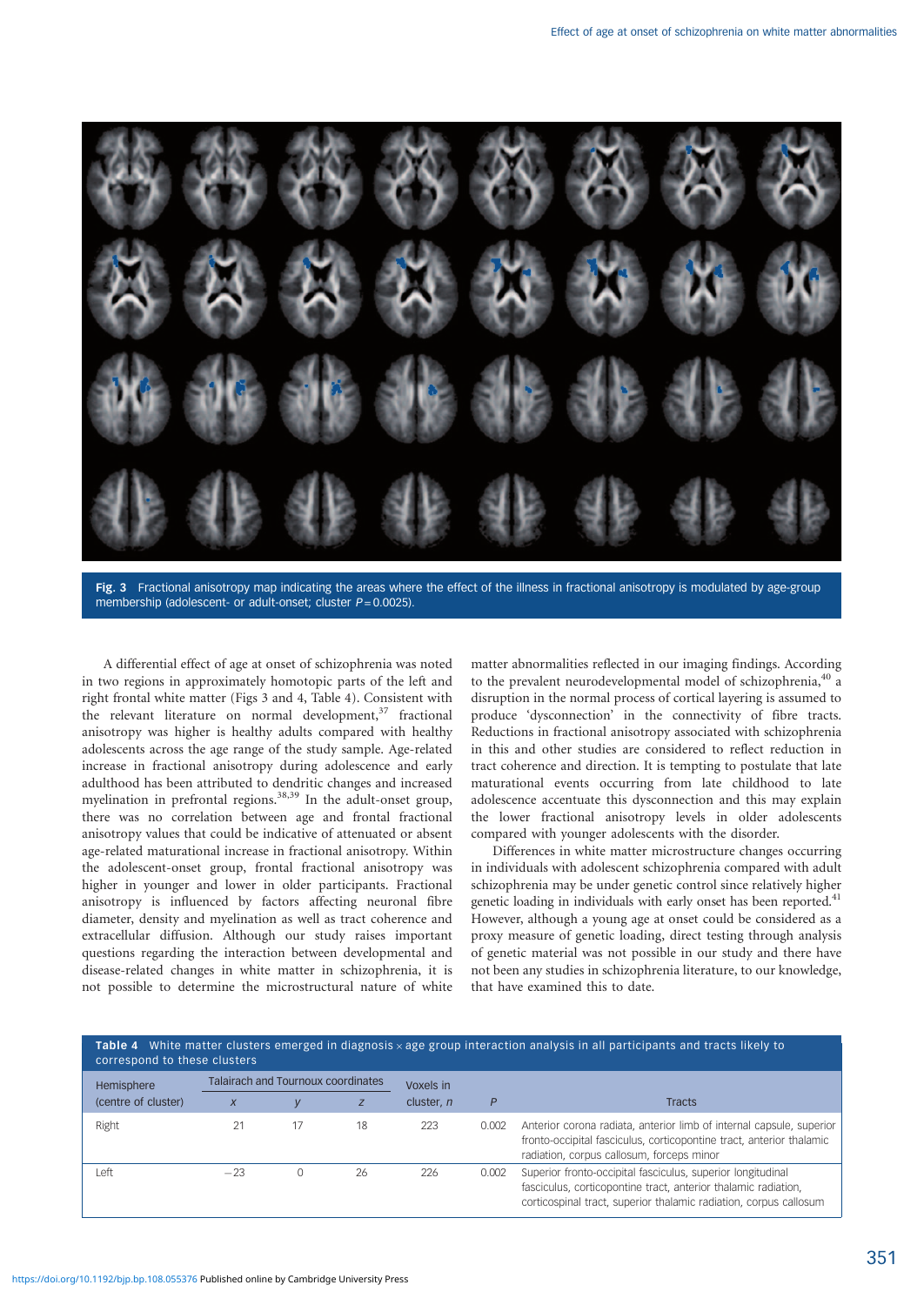

frontal cluster. The vertical grey line indicates the age separating the adult from the adolescent age group.

A strength of the current study is that, despite the differences in ages between the two groups, individuals in the adolescent and adult groups were comparable in terms of illness duration and medication exposure, which could be important sources of variance in fractional anisotropy. At the same time, most participants were on antipsychotic medication at the time of scanning. Although some studies have reported correlations between fractional anisotropy in schizophrenia and measures of antipsychotic medication, most investigators have not found that medication dose or cumulative exposure had a major effect on fractional anisotropy.<sup>35,36</sup> In addition, white matter fractional anisotropy reductions have been reported in never-medicated individuals with schizophrenia compared with healthy controls. $42$ Another limitation of the study is the difference in intellectual ability (as indexed by the NART score) between individuals with schizophrenia and healthy controls in the adult-onset group, although this was smaller than one standard deviation (Table 1) and therefore unlikely to be meaningful given the large standard deviation of intellectual ability in the general population.<sup>43</sup>

In conclusion, we found that age at onset of schizophrenia influences the pattern of fractional anisotropy reductions observed; these were more widespread in the adult-onset group compared with their respective age-matched controls. Our study also indicates an interaction between late brain maturational events and frontal white matter changes in schizophrenia, and highlights the importance of longitudinal studies to investigate this finding further.

Marinos Kyriakopoulos, MRCPsych, Section of Neurobiology of Psychosis; Rocio Perez-Iglesias, PhD, James B. Woolley, MRCP, MRCPsych, Richard A. A. Kanaan MRCPsych, Section of Neuroimaging; Nora S. Vyas, PhD, Section of Neurobiology of Psychosis; Gareth J. Barker, PhD, Department of Clinical Neuroscience, Centre for Neuroimaging Sciences; **Sophia Frangou**, FRCPsych, PhD, Section of Neurobiology<br>of Psychosis; **Philip K. McGuire**, FRCPsych, PhD, Section of Neurobiology of Psychosis, NIHR Biomedical Research Centre for Mental Health, South London and Maudsley NHS Foundation Trust and Institute of Psychiatry, King's College London, UK

**Correspondence**: Sophia Frangou, Section of Neurobiology of Psychosis,<br>Institute of Psychiatry, P066, De Crespigny Park, London SE5 8AF, UK. Email: sophia.frangou@kcl.ac.uk

First received 26 May 2008, final revision 23 Jan 2009, accepted 16 Apr 2009

#### Funding

This study was supported by grants from Guys & St Thomas' Charitable Foundation (G041001) and GlaxoSmithKline (GSK 084) to P.K.M. and a grant from the National Alliance of Research on Schizophrenia and Depression to S.F. R.A.A.K. is supported by the Wellcome Trust.

## Acknowledgements

The authors would like to thank Professor Mick Brammer for his advice.

## References

- 1 Bonekamp D, Nagae LM, Degaonkar M, Matson M, Abdalla WM, Barker PB, et al. Diffusion tensor imaging in children and adolescents: reproducibility, hemispheric, and age-related differences. Neuroimage 2007; 34: 733–42.
- 2 Sullivan EV, Pfefferbaum A. Diffusion tensor imaging in normal aging and neuropsychiatric disorders. Eur J Radiol 2003; 453: 244–55.
- 3 Beaulieu C. The basis of anisotropic water diffusion in the nervous system a technical review. NMR Biomed 2002; 15: 435–55.
- 4 Toga AW, Thompson PM, Sowell ER. Mapping brain maturation. Trends Neurosci 2006; 29: 148–59.
- 5 Charlton RA, Barrick TR, McIntyre DJ, Shen Y, O'Sullivan M, Howe FA, et al. White matter damage on diffusion tensor imaging correlates with age-related cognitive decline. Neurology 2006; 66: 217–22.
- 6 Thompson PM, Vidal C, Giedd JN, Gochman P, Blumenthal J, Nicolson R, et al. Mapping adolescent brain change reveals dynamic wave of accelerated gray matter loss in very early-onset schizophrenia. Proc Natl Acad Sci U S A 2001; 98: 11650–5.
- 7 Burke L, Androutsos C, Jogia J, Byrne P, Frangou S. The Maudsley Early Onset Schizophrenia Study: the effect of age of onset and illness duration on fronto-parietal gray matter. Eur Psychiatry 2008; 23: 233–6.
- 8 Shenton ME, Dickey CC, Frumin M, McCarley RW. A review of MRI findings in schizophrenia. Schizophr Res 2001; 49: 1–52.
- 9 Greenstein D, Lerch J, Shaw P, Clasen L, Giedd J, Gochman P, et al. Childhood onset schizophrenia: cortical brain abnormalities as young adults. J Child Psychol Psychiatry 2006; 47: 1003–12.
- 10 Kyriakopoulos M, Vyas NS, Barker GJ, Chitnis XA, Frangou S. A diffusion tensor imaging study of white matter in early-onset schizophrenia. Biol Psychiatry 2008; 63: 519–23.
- 11 Kumra S, Ashtari M, McMeniman M, Vogel J, Augustin R, Becker DE, et al. Reduced frontal white matter integrity in early-onset schizophrenia: a preliminary study. Biol Psychiatry 2004; 55: 1138–45.
- 12 Kumra S, Ashtari M, Cervellione KL, Henderson I, Kester H, Roofeh D, et al. White matter abnormalities in early-onset schizophrenia: a voxel-based diffusion tensor imaging study. J Am Acad Child Adolesc Psychiatry 2005; 44: 934–41.
- 13 White T, Kendi AT, Lehericy S, Kendi M, Karatekin C, Guimaraes A, et al. Disruption of hippocampal connectivity in children and adolescents with schizophrenia – a voxel-based diffusion tensor imaging study. Schizophr Res 2007; 90: 302–7.
- 14 Ashtari M, Cottone J, Ardekani BA, Cervellione K, Szeszko PR, Wu J, et al. Disruption of white matter integrity in the inferior longitudinal fasciculus in adolescents with schizophrenia as revealed by fiber tractography. Arch Gen Psychiatry 2007; 64: 1270–80.
- 15 Douaud G, Smith S, Jenkinson M, Behrens T, Johansen-Berg H, Vickers J, et al. Anatomically related grey and white matter abnormalities in adolescentonset schizophrenia. Brain 2007; 130: 2375–86.
- 16 Ardekani BA, Nierenberg J, Hoptman MJ, Javitt DC, Lim KO. MRI study of white matter diffusion anisotropy in schizophrenia. Neuroreport 2003;  $14: 2025 - 9$
- 17 Burns J, Job D, Bastin ME, Whalley H, Macgillivray T, Johnstone EC, et al. Structural disconnectivity in schizophrenia: a diffusion tensor magnetic resonance imaging study. Br J Psychiatry 2003; 182: 439–43.
- 18 Hubl D, Koenig T, Strik W, Federspiel A, Kreis R, Boesch C, et al. Pathways that make voices: white matter changes in auditory hallucinations. Arch Gen Psychiatry 2004; 61: 658–68.
- 19 Buchsbaum MS, Friedman J, Buchsbaum BR, Chu KW, Hazlett EA, Newmark R, et al. Diffusion tensor imaging in schizophrenia. Biol Psychiatry 2006; 60: 1181–7.
- 20 Hao Y, Liu Z, Jiang T, Gong G, Liu H, Tan L, et al. White matter integrity of the whole brain is disrupted in first-episode schizophrenia. Neuroreport 2006; 17: 23–6.

352